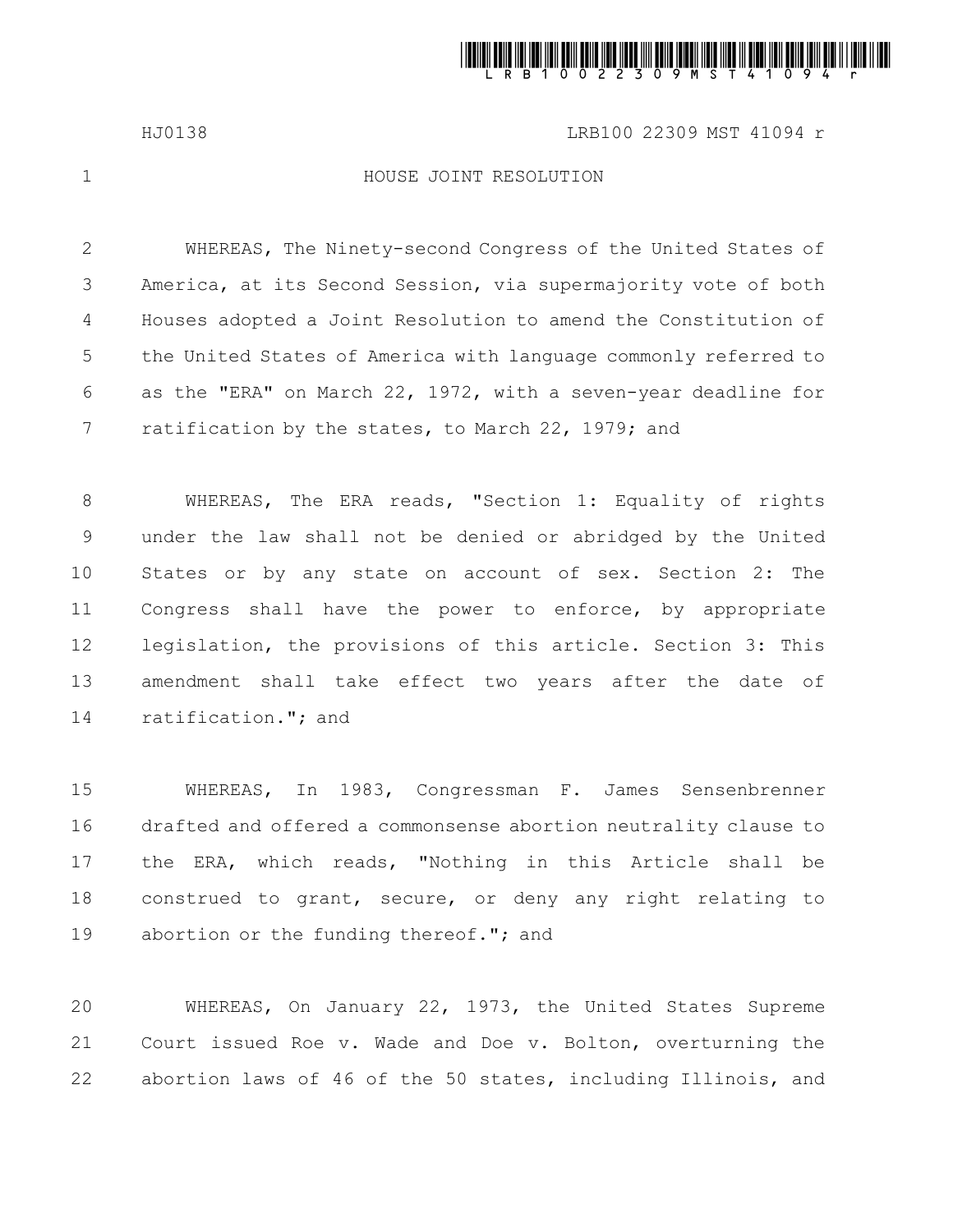reading a right to abortion-until the moment of birth-into the United States Constitution, despite the Constitution not including any mention of abortion whatsoever and abortion not being allowed in the vast majority of states for most of U.S. history; and 1 2 3 4 5 HJ0138 -2- LRB100 22309 MST 41094 r

WHEREAS, Only 30 of the necessary 38 states ratified the ERA by the 1979 deadline, with 24 of those ratifications specifically referring to that 1979 deadline, and with 5 states approving but then rescinding their ratifications; and 6 7 8 9

WHEREAS, In 1978, Congress attempted to effect, via a statute passed by a mere majority vote an extension of the ratification of the ERA, from the original deadline of seven years to June 30, 1982; and 10 11 12 13

WHEREAS, The United States District Court ruled on December 23, 1981 in Idaho v. Freeman that the attempted ERA extension attempted by Congress was unconstitutional and that the rescissions of States from the ERA were constitutional and effective; and 14 15 16 17 18

WHEREAS, In the appeal of Idaho v Freeman (NOW v Idaho), decided after the attempted June 20, 1982 extended date for ratification, the United States Supreme Court vacated the court's opinion and remanded to the District Court with 19 20 21 22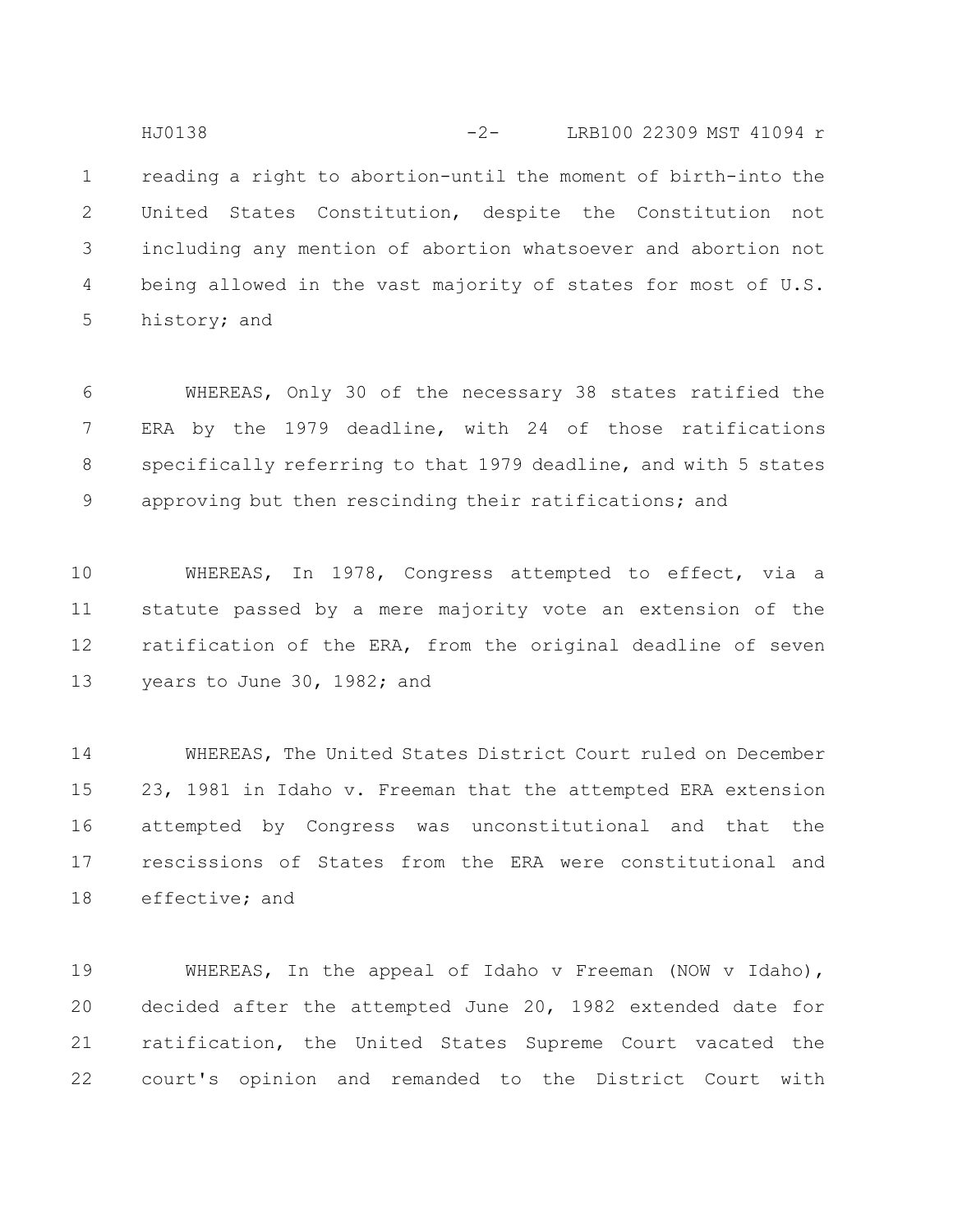direction to dismiss the case as moot, thus indicating that the ERA was no longer properly before the states for ratification; and 1 2 3 HJ0138 -3- LRB100 22309 MST 41094 r

WHEREAS, The Supreme Court has thus ruled that any action by the Illinois General Assembly purporting to ratify the Equal Rights Amendment as adopted by the Congress in 1972 would be illegal and unconstitutional; and 4 5 6 7

WHEREAS, One of the critical concerns of state legislators and citizens in the years post-Roe was the emerging argument by proponents that ERA could force taxpayer funding of abortions, reverse parental notice and consent requirements prior to an abortion performed on a minor, and otherwise eviscerate state abortion regulations; and 8 9 10 11 12 13

WHEREAS, When the ERA was reintroduced in Congress in 1983, numerous legislators and religious leaders, including then-Chicago Cardinal Joseph Bernardin and the National Conference of Catholic Bishops, stated that, while they wished to support ERA, they could not do so unless and until an abortion neutrality clause was added to ERA, to ensure ERA could not be used to force taxpayer-funded abortion, overturn parental notice laws, and other reasonable abortion regulations; and 14 15 16 17 18 19 20 21 22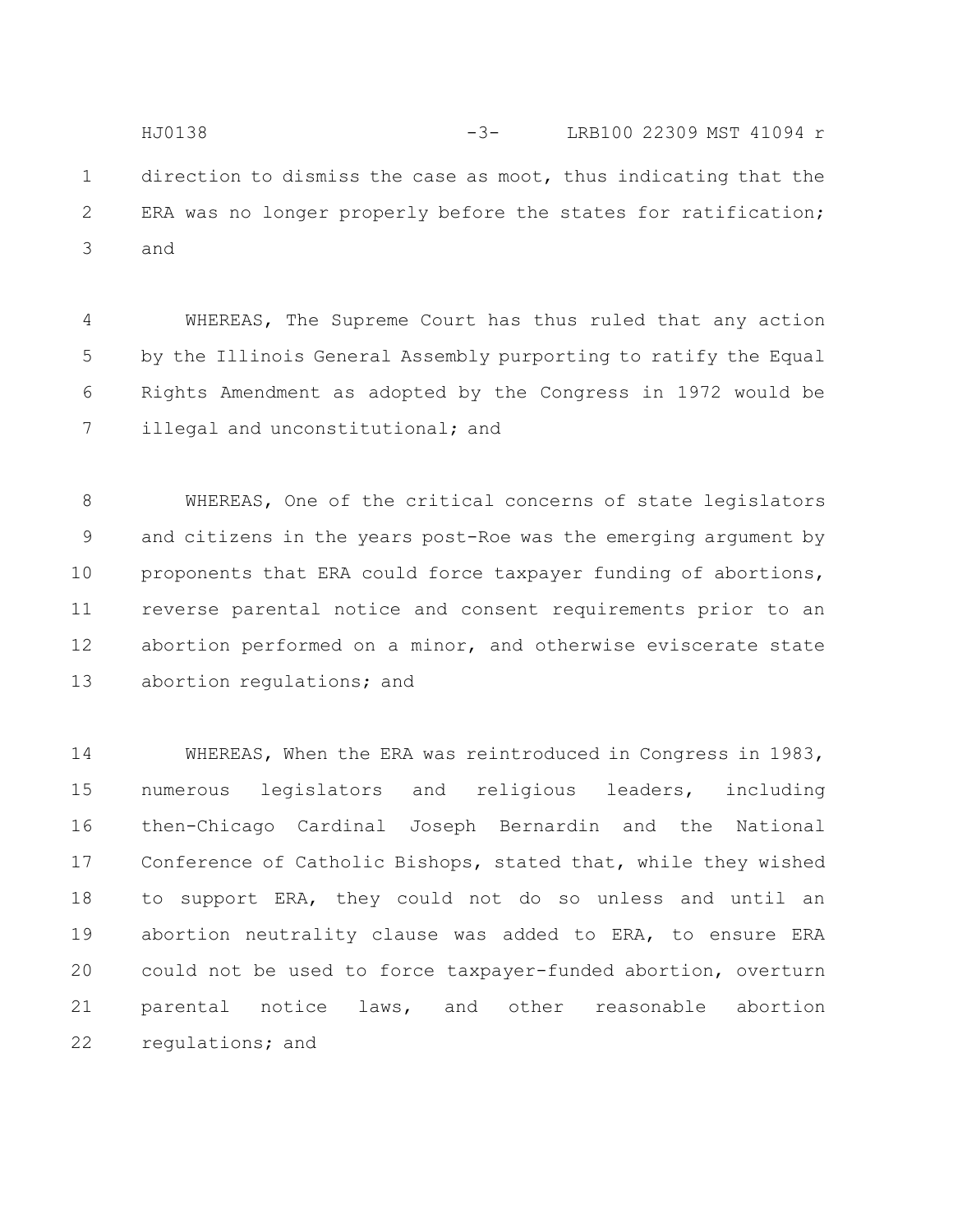WHEREAS, As part of the deliberations on ERA in 1983, hearings were held before the United States Senate Judiciary Constitution Subcommittee, where noted Illinois attorney and statesman Congressman Henry J. Hyde, testified that, "recent experience suggests that the ERA, if it is proposed and ratified without an explicit provision against its use as a proabortion device will, in fact, be used to sweep away the minimal protection of unborn children that the courts currently allow, and also to mandate tax funding for abortions"; and 1 2 3 4 5 6 7 8 9 HJ0138 -4- LRB100 22309 MST 41094 r

WHEREAS, Congressman Hyde specifically recited in his testimony legal cases from 1978 Hawaii Right to Life v. Chang, 1980 Moe v. King (Massachusetts), and 1983 Fischer, Planned Parenthood, et al v. Department of Public Welfare (Pennsylvania), where the ACLU repeatedly argued that ERA mandated taxpayer-funded abortion; and 10 11 12 13 14 15

WHEREAS, The pro-choice sponsors of ERA rejected and refused to adopt the Sensenbrenner abortion neutrality language when ERA was reintroduced in 1983, which caused the reintroduced ERA to fail in the Congress; and 16 17 18 19

WHEREAS, In the years since, the Supreme Court of New Mexico decided NM Right to Choose/NARAL v. Johnson, unanimously holding that the New Mexico constitution's ERA requires taxpayer funded abortion; the Connecticut Superior Court 20 21 22 23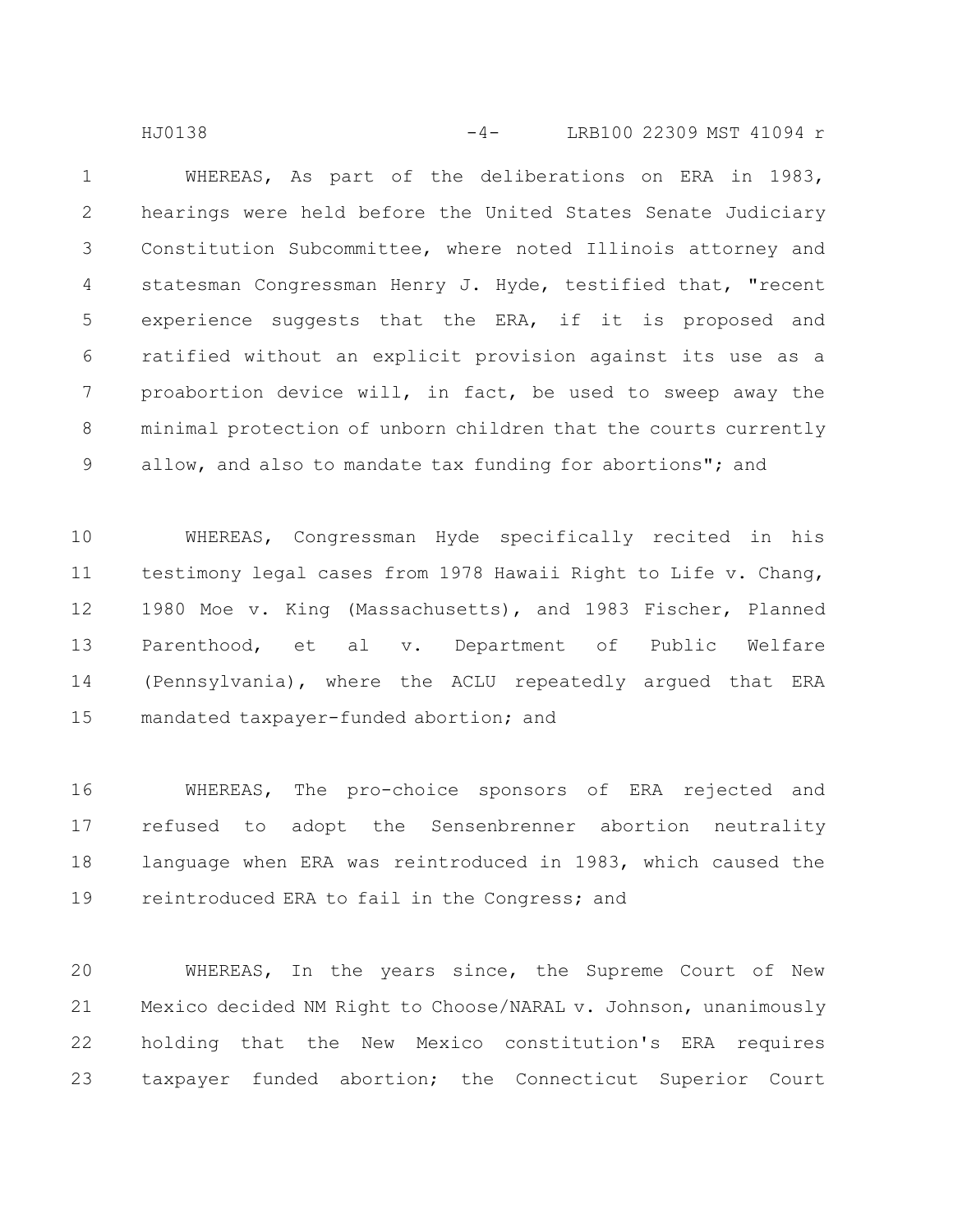decided Doe v. Maher, holding that the Connecticut constitution's ERA requires taxpayer funded abortion; the Texas Court of Appeals, Third District, decided Low-Income Women of Texas v. Bost, holding that Texas constitution's ERA requires taxpayer funded abortion (later reversed); the Illinois Appellate Court, 1st District, decided Hope Clinic v. Adams, holding that the Illinois constitution's clause guaranteeing equal protection for sex requires strict and presumably fatal scrutiny to be applied against the Illinois Parental Notice of Abortion Act (later reversed); and 1 2 3 4 5 6 7 8 9 10 HJ0138 -5- LRB100 22309 MST 41094 r

WHEREAS, The Illinois General Assembly supports passage of the ERA in a modified form, to ensure ERA's neutrality on taxpayer funded abortion, parental notice prior to an abortion, and other regulations on abortion; therefore, be it 11 12 13 14

RESOLVED, BY THE HOUSE OF REPRESENTATIVES OF THE ONE HUNDREDTH GENERAL ASSEMBLY OF THE STATE OF ILLINOIS, THE SENATE CONCURRING HEREIN, that we hereby urge Congress to adopt anew the ERA, with the common-sense abortion-neutral language of Congressman Sensenbrenner, and send it to the states for ratification; and be it further 15 16 17 18 19 20

RESOLVED, That suitable copies of this resolution be presented to the Speaker and Clerk of the United States House of Representatives, the President Pro Tempore and Secretary of 21 22 23